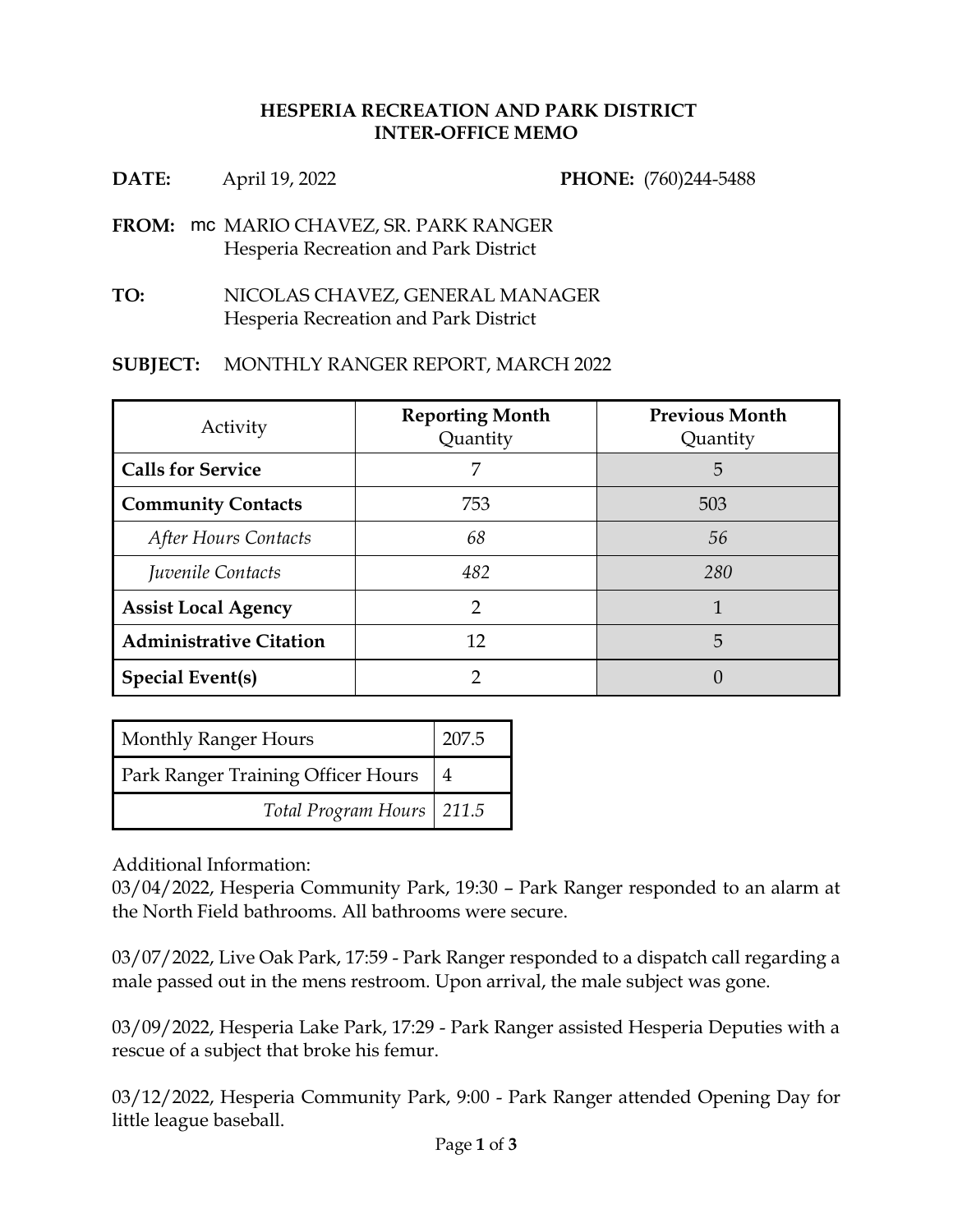03/12/2022, Lime Street Park, 12:00 - Park Ranger attended additional Opening Day for little league baseball.

03/12/2022, Lime Street Park, 15:40 - \Park Ranger observed a subject doing donuts in the northside dirt parking lot. Subject was cited.

03/12/2022, Hesperia Lake Park, 20:25 - Park Ranger responded to a call for service regarding shots fired in the immediate area. Park Ranger was unable to locate anything.

03/12/2022, Hesperia Lake Park, 16:44 - Park Ranger observed a subject doing donuts in the northeast dirt area next to the soccer field. Subject was cited.

03/15/2022, Hesperia Lake Park, 19:32 - Park Ranger was locking up the park and found a subject fishing after hours. Subject was cited for after-hours violation.

03/18/2022, Maple Park, 17:15 - Park Ranger received a phone call from a soccer coach regarding a group of subjects practicing football. Park Ranger made contact with subjects; they cooperated and left the area.

03/22/2022, Live Oak Park, 18:26 - Park Ranger was patrolling the area and found two subjects drinking alcohol in the parking lot. Both subjects were issued a citation.

03/25/2022, Power Play Center, 18:45 - Park Ranger was patrolling the parking lot and found three vehicles illegally parked in the red zone. Park Ranger issued citations to all three vehicles.

03/25/2022, Lime Street Park, 21:30 - Park Ranger was locking up the park and found three subjects in the front parking lot, and informed them that the park was closed. Subjects left. Possibly came back again to break the northeast corner windows. An incident report was completed and the Hesperia Sheriff Department was advised of the vandalized windows.

03/25/2022, Maple Park, 17:38 - Park Ranger was patrolling the area, found a vehicle parked in the handicapped spot, and a citation was issued.

03/26/2022, Hesperia Lake Park, 17:30 - Park Ranger assisted Hesperia Deputies with extra patrol regarding a heavy number of OHV vehicles.

03/26/2022, Hesperia Lake Park, 21:30 - Park Ranger received a dispatch call regarding shots fired in the area. An area check was conducted and nothing was found.

03/27/2022, Hesperia Lake, 15:20 - Park Ranger was patrolling the area, found a vehicle parked in the handicapped spot, and a citation was issued.